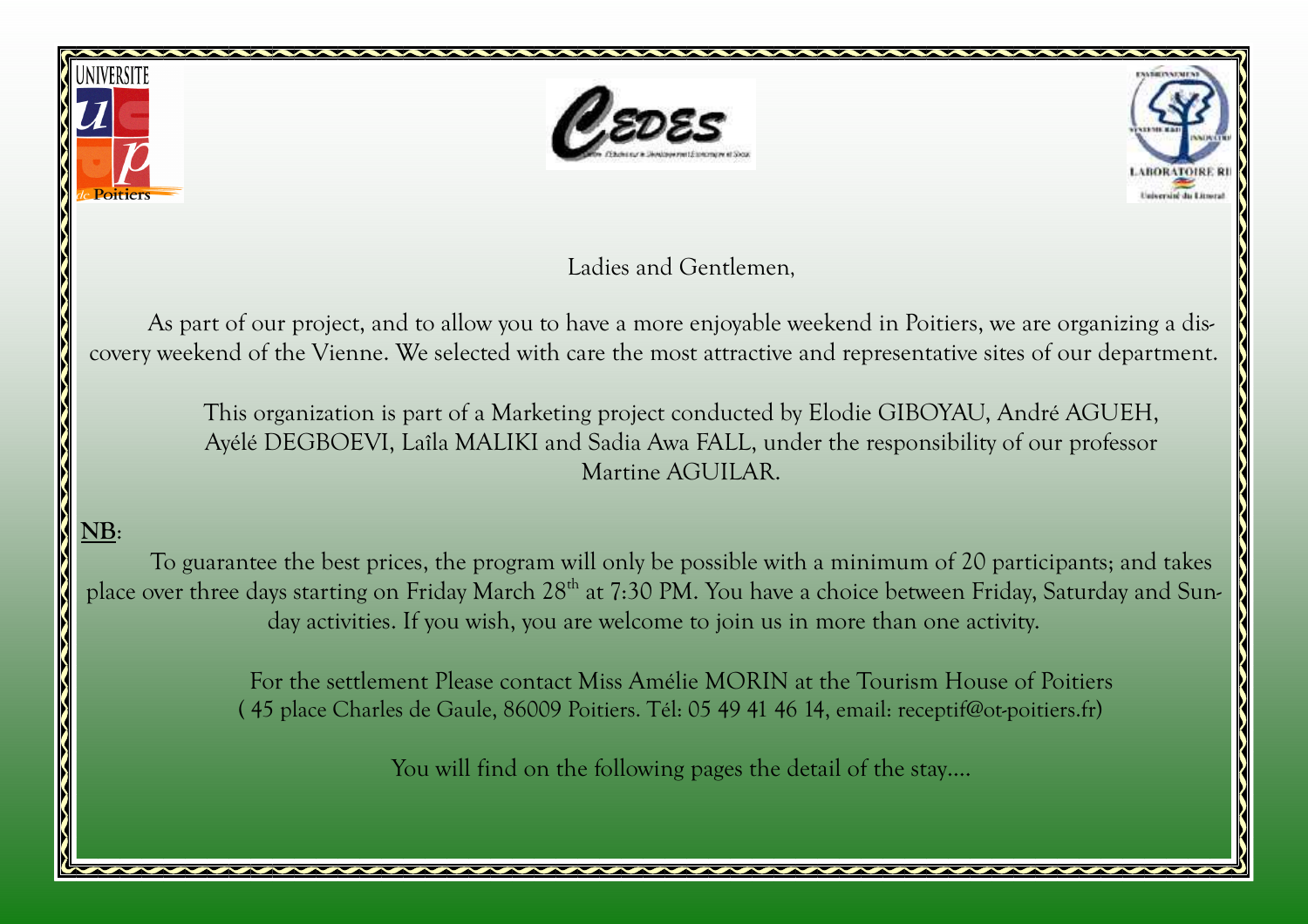City of Art and History, Poitiers is nick named thecity of hundred bell towers. It is an open book with 2000 years of history and paradoxically, a city strongly drawn to the future with prestigious and modern buildings.





The Futuroscope is a perfect symbol of an avant-garde city. Many leading research centres benefit from the 25000 university campus students.

 In an area midway between Paris (1h27) and Bordeaux (1h30) by TGV, Poitiers is waiting for you to write its most beautiful pages…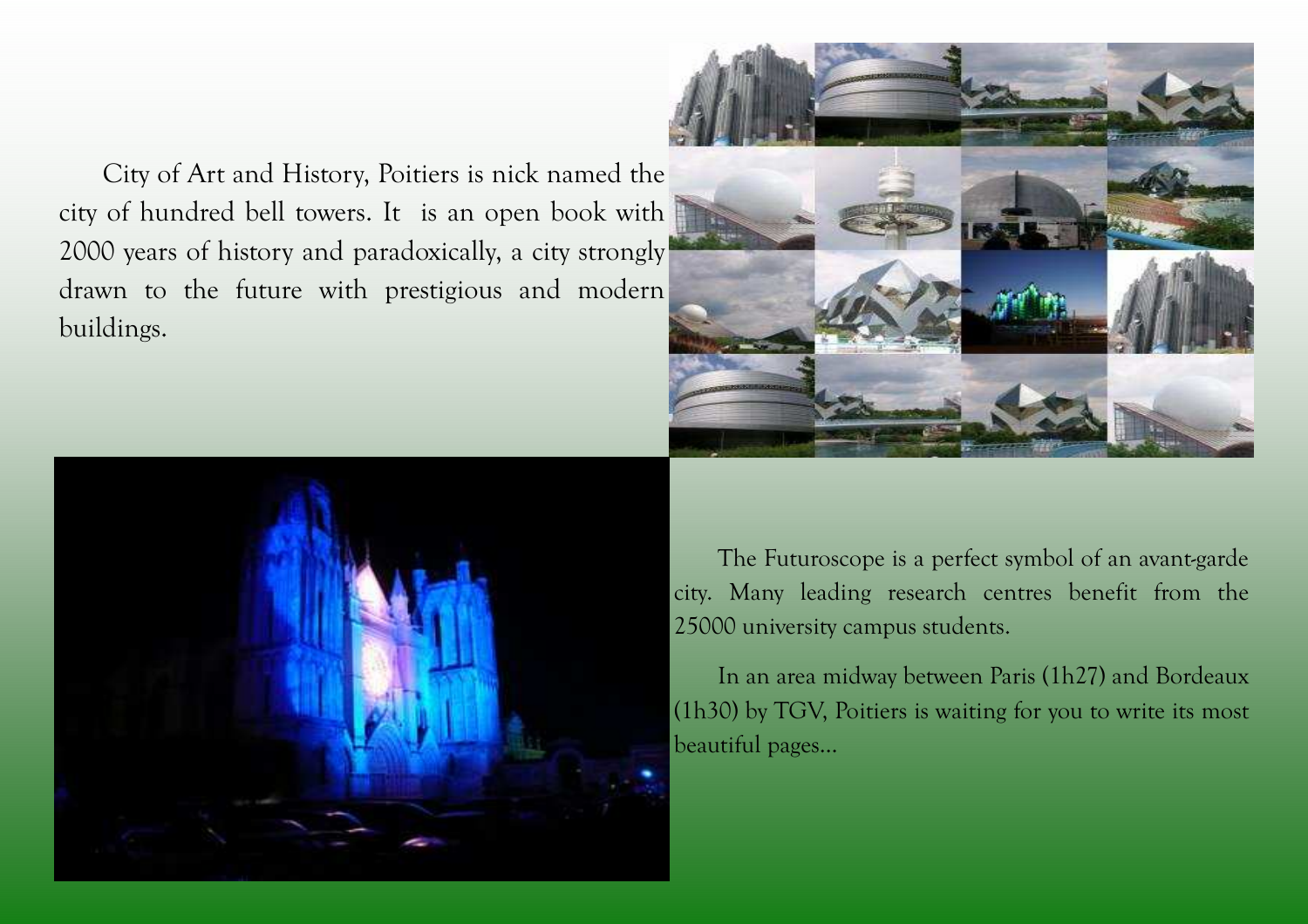### PROGRAMME DES ACTIVITES

Friday, March 28, 2008 :

5.30 PM: Departure to downtown Poitiers by bus from the University

6.00 PM : Guided tour of the area of Saint-Hilaire included discovery of the St Hilaire's church built during the roman period.

Presentation of Blossac Park: a french park with different thematic gardens and a lot of greenery.

7.30 PM : Dinner in the restaurant Antipodes , situated in a splendid twelfth century wine cellar

11.00 PM : Off to Poitiers The price of this day:

53,30 euros per person

It includes : Transportation by bus, dinner: wine and coffer included Its doesn't include: Insurance and personal expenses

# The area of St Hilaire

The church of ST Hilaire allowed this burg development. Indeed this church is considered by UNESCO as a world heritage site .

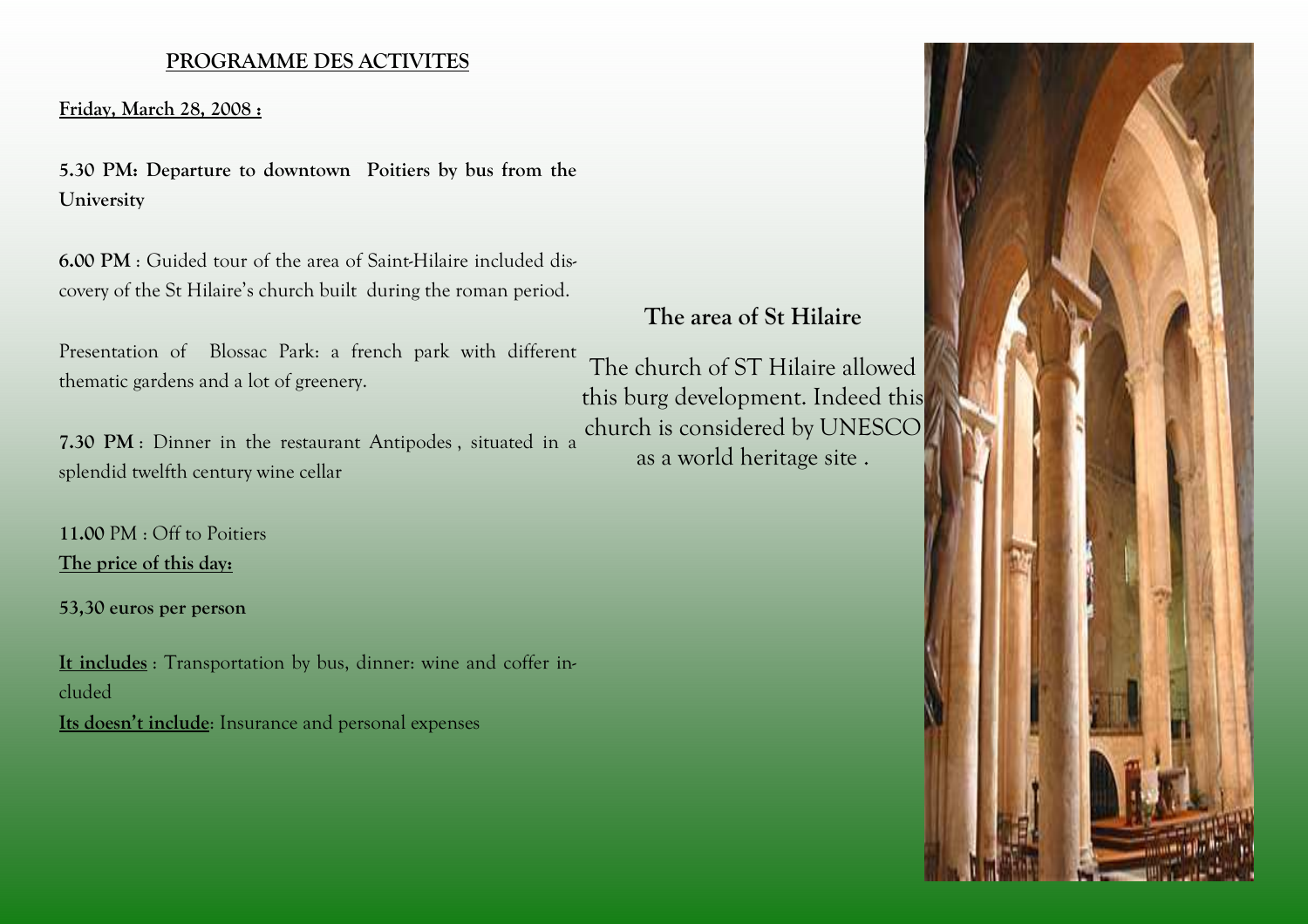Friday , March 28, 2008

## RESTAURANT ANTIPODES

# MENU

Kir

. . . . . . . . . . . .

Salade de Cochets, Chèvre Chaud sur Pomme Reinette et Œuf de Caille Ou Mouclade vendéenne en Caquelon et Gratinée Filet de Truite en far et Grenailles en pot  $O<sub>u</sub>$ Canard farci à la poitevine, mélange vert à la crème Broyé et Mûres sur une Fleurette  $O<sub>11</sub>$ Grimolle servie tiède et sa Glace noisette Fromage 1/4 de vin par personne Café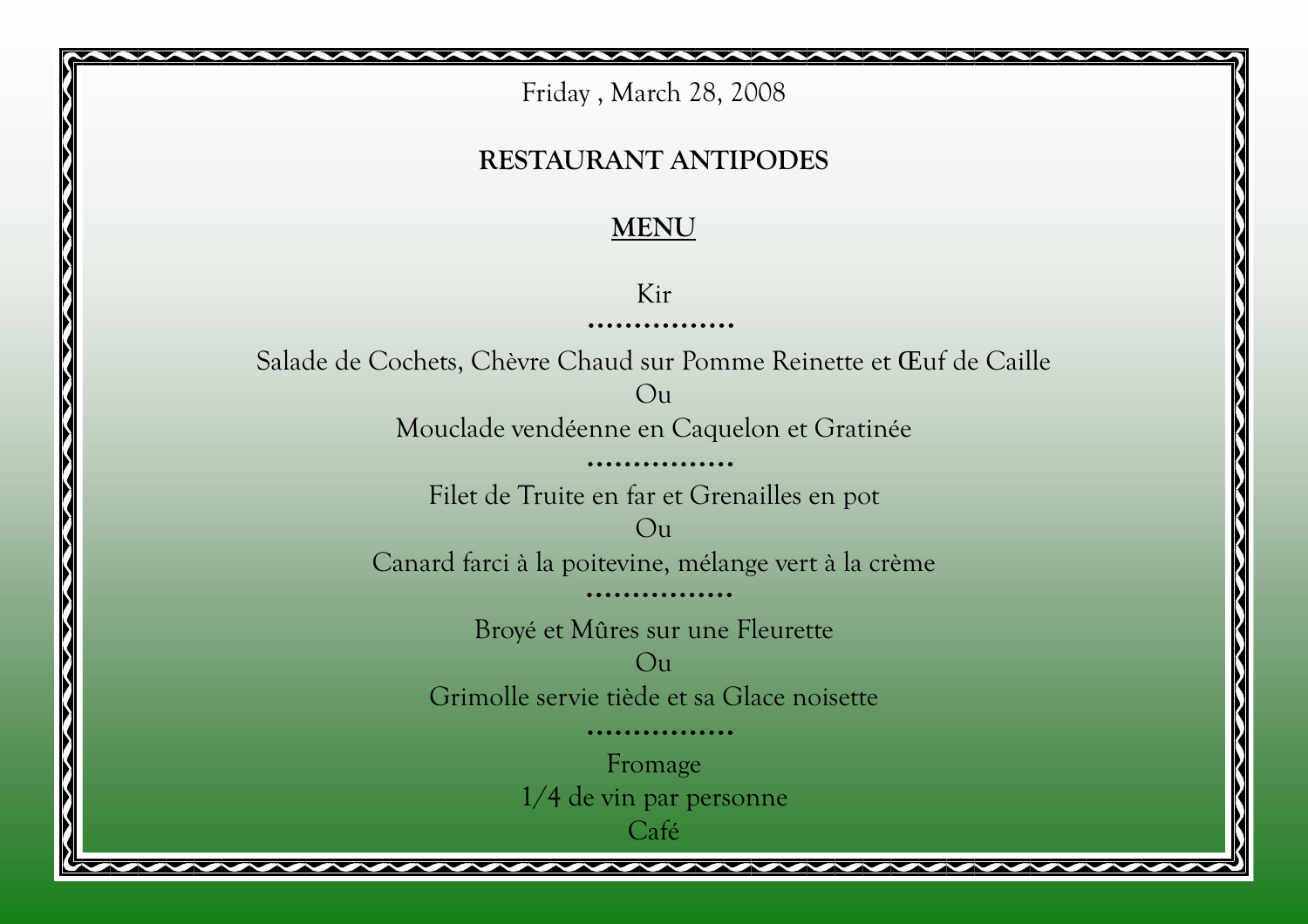Satuday, March 29, 2008 :

9.00 AM : Departure to Chauvigny by bus, from downtown Poitiers with a stop at Beaulieu.

9.45 AM: Arrival at the Donjon square in Chauvigny to meet a local guide to discover downtown Chauvigny. (English/ French). It is an unparalleled medieval site presenting the ruins of several castles. Discover the Collegiate church of Saint-Pierre and its magnificent Romanesque sculptures.

11.30 AM: Spectacle of free flying birds.

12.30 AM: Lunch at a restaurant in Chauvigny.

2.00 PM: Departure to Saint-Savin.

2.30 PM : Guided tour of the Abbey of Saint-Savin. 4.00 PM : Departure to Angles sur l'Anglin.

4.30 PM : Guided tour (in English) of the village of Angles sur l'Anglin.

5.15 PM : Off to Poitiers

The price of this day is : 62,40 euros per person.

It includes : Transportation by bus, guided tour of Chauvigny,Saint-Savin and Angles sur l'Anglin , the entries to the monuments. The free, flying birds show, lunch, wine and coffee. It does not include : insurance and personal expenses.



Dominated by the remnants of a castle, the village of Angle sur Anglin is perched on the cliffs of Anglin. It is regarded as one of the most beautiful villages in France.



At the heart of the Medieval city of Chauvigny, the Giants of Heaven offer an impressive show. You will be amazed by the majestic flight of eagles and other birds.



An absolute must of roman art, the Abbey Saint-Savin is considered by UNESCO as a world heritage site for the exceptional richness of the painted decorations that adorn this **Church of the twelfth Century.**